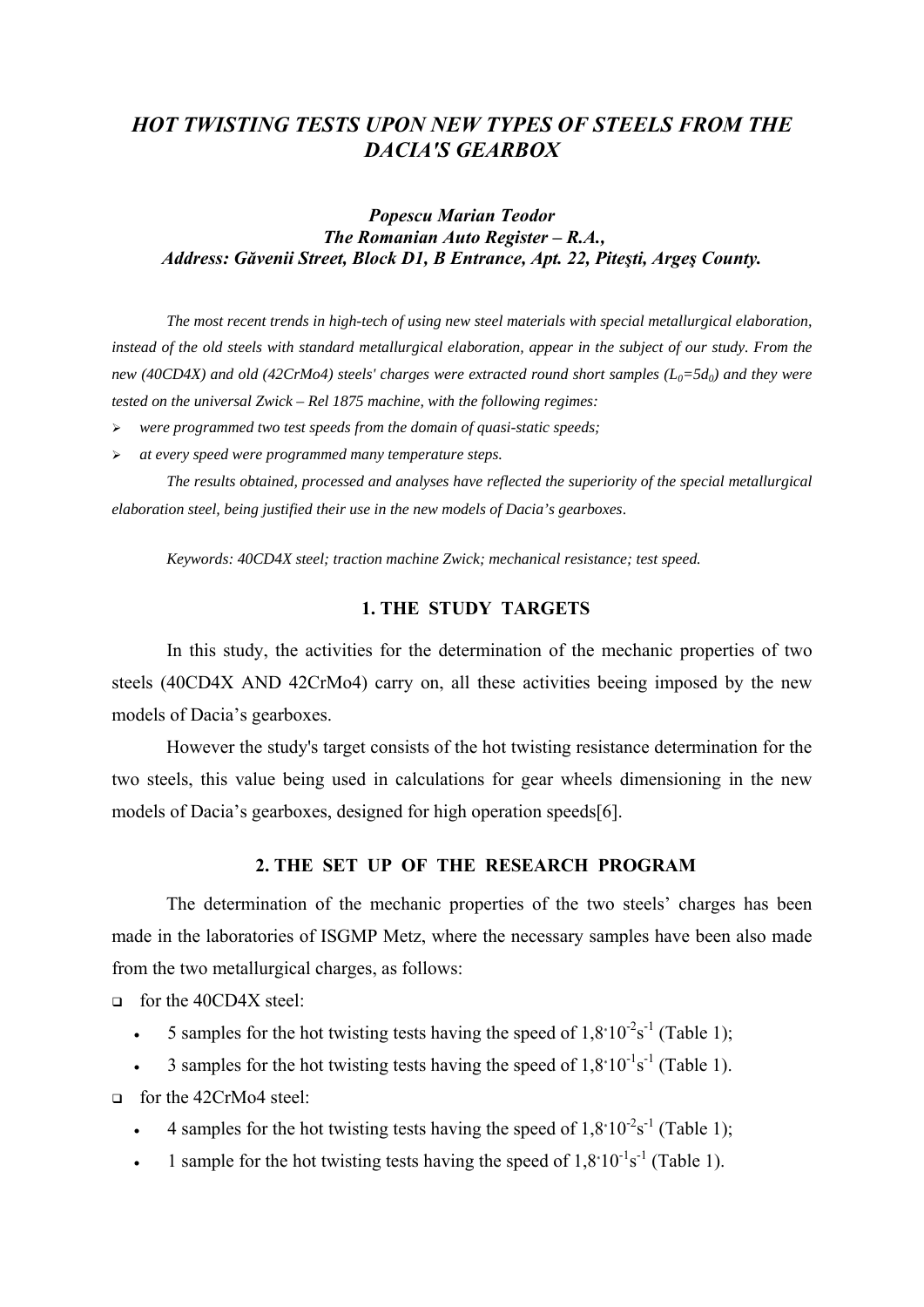The samples 1.9 up to 1.16 are made of steel 40CD4X.

The samples 1.23 up to 1.27 are made of steel 42CrMo4.

The test conditions are:

- $\cdot$  samples 1.14, 1.15, 1.16 and 1.27 are submitted to the test speed of 1,8°10<sup>-1</sup>s<sup>-1</sup> (10mm/min);
- samples 1.9 1.14 and 1.23 1.26 are submitted to the test speed of  $1,8^{*}10^{-2}s^{-1}$  $(1 \text{ mm/min})$ ;
- $\bullet$  the settled operating temperatures are  $\theta = 23^{\circ}$ C; 200°C; 400°C; 600°C; 700°C.

# **3. THE DESCRIPTION OF THE ZWICK MACHINE'S TWISTING ASSEMBLY [4]**

The universal machine Zwick Rel-1875 for traction, compression and twisting tests, from the ISGMP Metz endowment shown in the Figure 1, is provided with the measuring system controlled by the computer, with the following facilities related to the dynamic twisting tests's preparing:

- $\Box$  in the working space are accomplished:
	- the introduction and fastening between the lower and the upper jaws of the machine;
	- the proper positioning of the optical strain gauge;
	- the upper jaw driving of a step by step (SSM) motor, with torque amplifier (EHC), through a speed variation device (VV), which controls by program the samples' test speed;
- a measuring system Volf type [3], processes the obtained primary experimental informations, it offers them as registrations diagrams ( $\sigma$ -ε) or it keeps them in the measuring system's memory.



Fig.1. *The 10 MN universal machine for traction testing*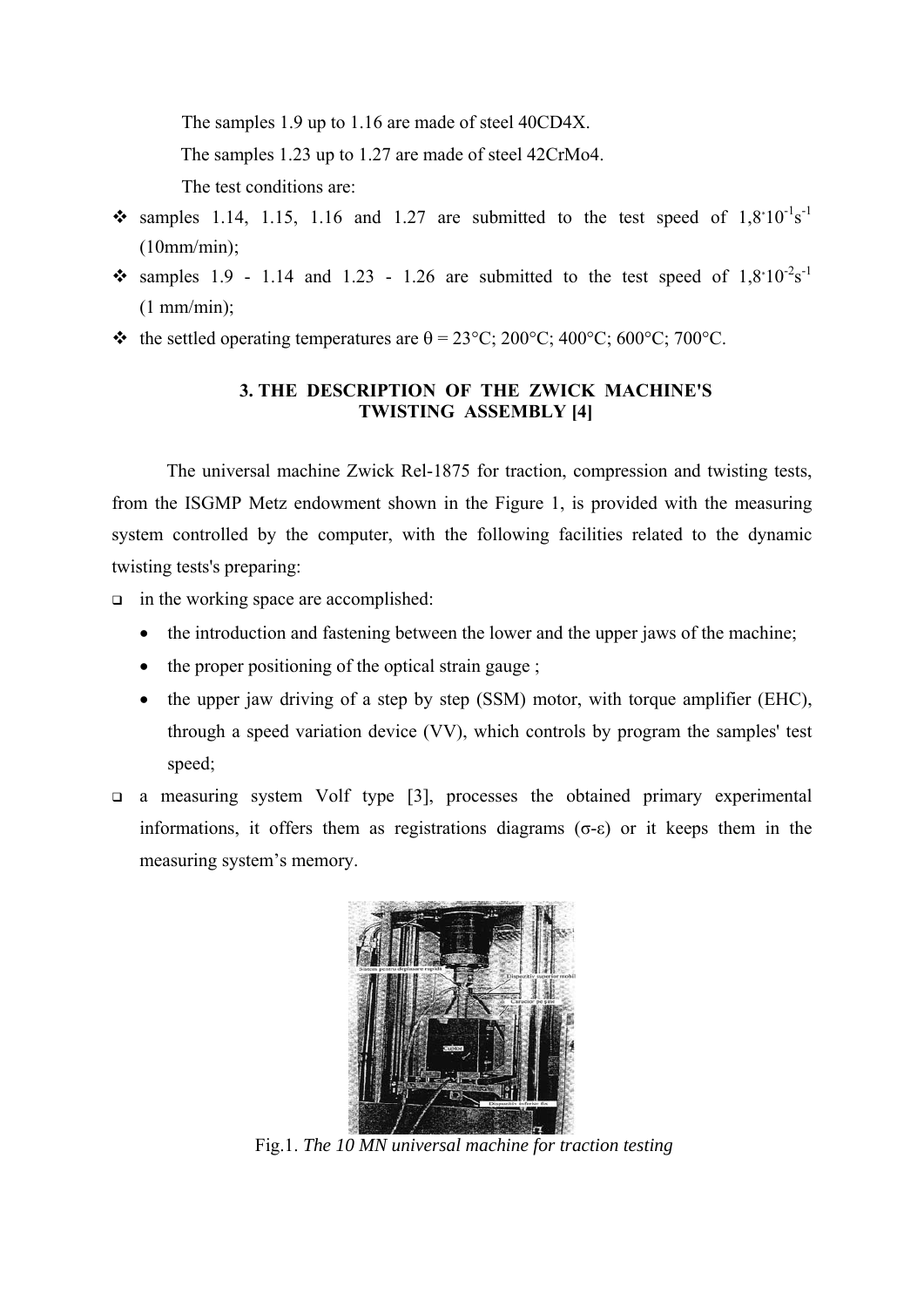To assembly various appendixes in the machine's operating space the methodology recommended by Daverito shall be observed [1].

# **4. THE SAMPLES MANUFACTURING**

According to Romanian Standard STAS 6967-73[5] in the chapter related to the classification methods for the mechanical tests, the following are found:

 $\gg$  for the static tension tests around ten specific standards exist;

 $\approx$  for the dynamic tension tests we have the STAS 8027-67;

 $\geq$  for the static and dynamic twisting tests no specific standards have been recommended.

In the ISGMP Metz laboratories, due to the small space appointed by the device for dynamic twisting testing, short round samples  $(L_0=5d_0)$  from the tension test have been chosen. The final operations for the samples manufacturing, are those usual in the preparation stages: grinding, ungreasing, and drying by hot air.

### **5. THE PRIMARY DATA COLLECTING**

Based on the experiments planning, are prepared for measurements, a batch of thirteen short round samples from both steels' charges:

- eight samples for 40CD4X steel;
- five samples for 42CrMo4 steel.

Observing the test conditions settled in the research program from paragraph 2, assisted by the Volf measuring system [3] the primary experimental data direct recording is succeeded under the diagrams tension-strain shape, as shown in the following cards:

- $\%$  card 1, for 40CD4X steel, and the measurements at the speed of 1,8°10<sup>-2</sup> s<sup>-1</sup> and the temperatures of  $23^{\circ}$ C,  $200^{\circ}$ C,  $400^{\circ}$ C,  $600^{\circ}$ C,  $700^{\circ}$ C;
- $\%$  card 2, for 40CD4X steel, and the measurements at the speed of 1,8°10<sup>-1</sup>s<sup>-1</sup> and the temperatures of  $23^{\circ}$ C,  $200^{\circ}$ C,  $400^{\circ}$ C,  $600^{\circ}$ C;
- $\%$  card 3, for 42CrMo4 steel, and the measurements at the speed of 1,8°10<sup>-2</sup> s<sup>-1</sup> and the temperatures of  $200^{\circ}$ C,  $400^{\circ}$ C,  $600^{\circ}$ C;
- $\%$  card 4, for 42CrMo4 steel, and the measurements at the speed of 1,8°10<sup>-1</sup>s<sup>-1</sup> and the temperature of  $400^{\circ}$ C.

| Heding       | TWISTING TEST USING ZWICK MACHINE                                                                                                                                                                                                                                                                                        |  |  |  |  |  |  |
|--------------|--------------------------------------------------------------------------------------------------------------------------------------------------------------------------------------------------------------------------------------------------------------------------------------------------------------------------|--|--|--|--|--|--|
| Card 1       |                                                                                                                                                                                                                                                                                                                          |  |  |  |  |  |  |
| Primary data | - we use five samples of 40CD4X steel having the granulation of 20 $\mu$ m;<br>- we made five measurements with the samples in the following<br>conditions:<br>À,<br>to the deforming speed $\gamma' = 1.8 \times 10^{-2} \text{s}^{-1}$ ;<br>temperatures of $\theta = 23^{\circ}$ C; 200°C; 400°C; 600°C; 700°C.<br>Ų, |  |  |  |  |  |  |
| Results      | are be taken from the $(\tau-\gamma)$ recorded diagrams;<br>❖<br>are graphically represented in this card;<br>❖<br>with the obtained mechanical properties the table 1 is filled.<br>❖                                                                                                                                   |  |  |  |  |  |  |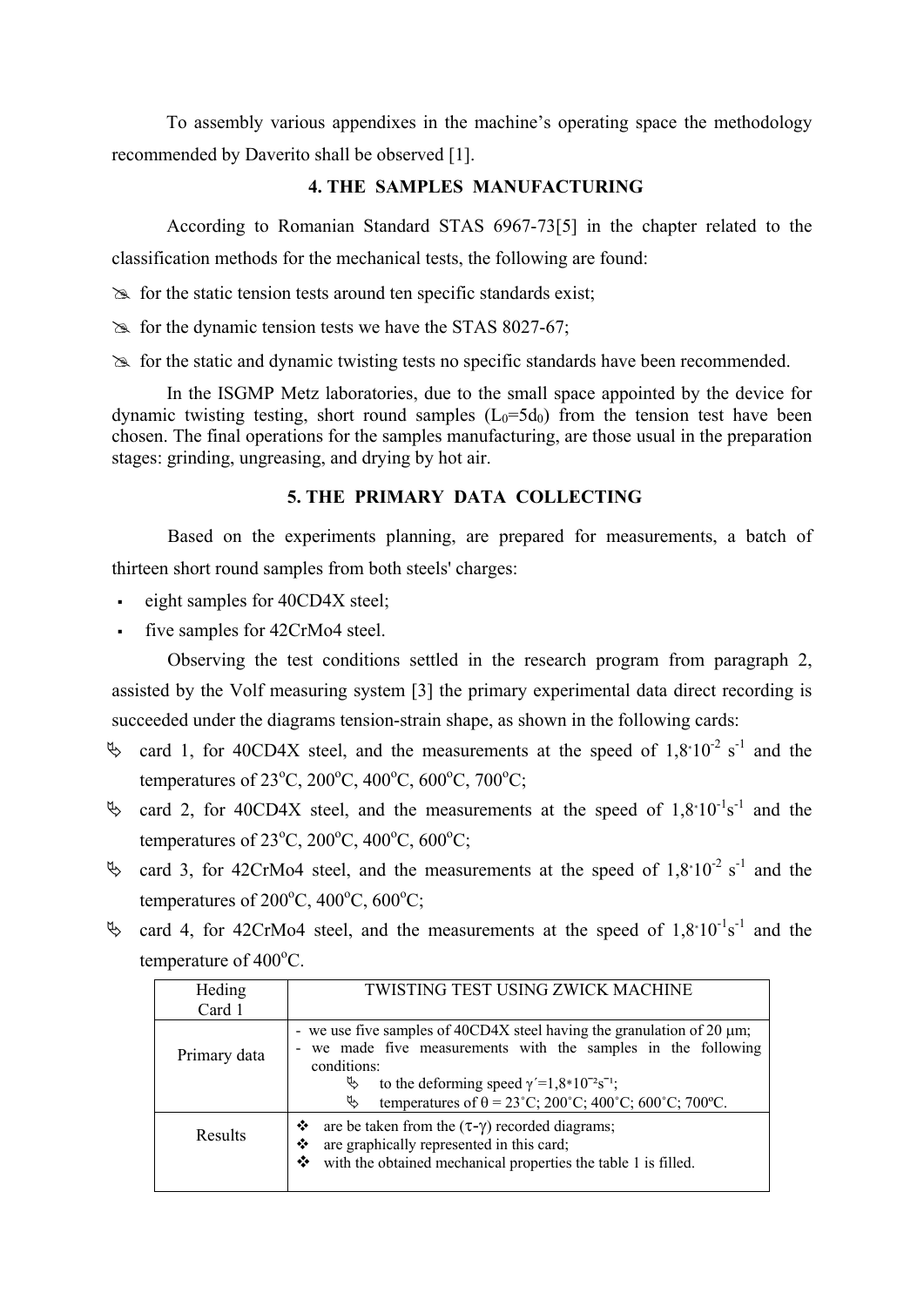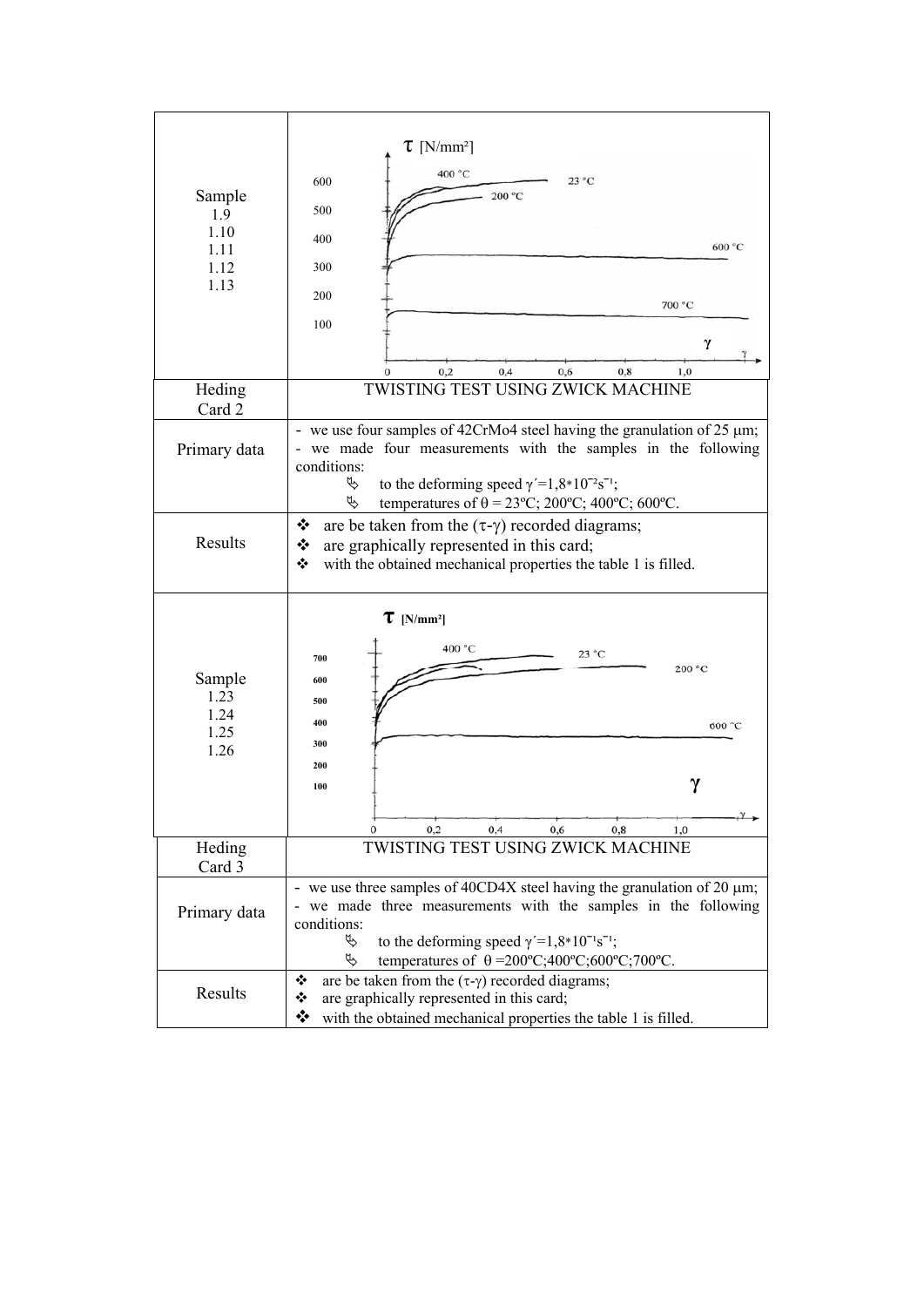

## **6. THE EXPERIMENTAL DATA PROCESSING**

The activity for the diagrams tension-strain processing uses optical lighting projectors with which is determined, scaled: yield points (τ<sub>c</sub>;  $\gamma_c$ ); plastic strain limits (τ<sub>max</sub>, γ<sub>max</sub>); run out limit ( $\tau_r$ ,  $\gamma_r$ ). The results are clearly recorded for each of the two steels in the Table 1.

| $\mathcal{L}_{12}$ (1). The reserves are<br>No. of<br>measurement | Sample's<br>no. | Sample's<br>material                                   | <b>Testing</b><br>temperature | Deforming<br>speed | <b>Yiled points</b> |            | <b>Plastic strain limits</b> |              |
|-------------------------------------------------------------------|-----------------|--------------------------------------------------------|-------------------------------|--------------------|---------------------|------------|------------------------------|--------------|
|                                                                   |                 |                                                        | $\theta$                      | $\mathcal V$       | $\tau_c$            | $\gamma c$ | $\tau_{\text{max}}$          | $\gamma$ max |
|                                                                   |                 |                                                        | $\rm ^{o}C$                   | $S^{-1}$           | N/mm <sup>2</sup>   |            | $N/mm^2$                     |              |
|                                                                   | 1.23            | 42CrMo4<br>steel<br>granulation<br>of $25 \mu m$       | 23                            |                    | 440                 | 0,05       | 690                          | 0,60         |
| $\overline{2}$                                                    | 1.24            |                                                        | 200                           | $1,8*10^{-2}$      | 420                 | 0.05       | 650                          | 0,85         |
| 3                                                                 | 1.25            |                                                        | 400                           |                    | 400                 | 0,05       | 650                          | 0,38         |
| $\overline{4}$                                                    | 1.26            |                                                        | 600                           |                    | 300                 | 0,05       | 330                          | 1,00         |
| 5                                                                 | 1.27            |                                                        | 400                           | $1,8*10^{-1}$      | 350                 | 0,05       | 590                          | 0,70         |
| 6                                                                 | 1.9             | <b>40CD4X</b><br>steel<br>granulation<br>of $20 \mu m$ | 23                            | $1,8*10^{-2}$      | 365                 | 0,05       | 610                          | 0,55         |
| 7                                                                 | 1.10            |                                                        | 200                           |                    | 320                 | 0.05       | 540                          | 0,35         |
| 8                                                                 | 1.11            |                                                        | 400                           |                    | 365                 | 0,05       | 580                          | 0,25         |
| 9                                                                 | 1.12            |                                                        | 600                           |                    | 240                 | 0,05       | 340                          | 1,10         |
| 10                                                                | 1.13            |                                                        | 700                           |                    | 140                 | 0,05       | 160                          | 1,10         |
| 11                                                                | 1.14            |                                                        | <b>200</b>                    |                    | 310                 | 0,05       | 540                          | 0,50         |
| 12                                                                | 1.15            |                                                        | 400                           | $1,8*10^{-1}$      | 305                 | 0,05       | 500                          | 0,80         |
| 13                                                                | 1.16            |                                                        | 600                           |                    | 170                 | 0,05       | 230                          | 1,20         |

Table 1*. Quasi-static twisting tests made on Zwick machine - Rel 1875*